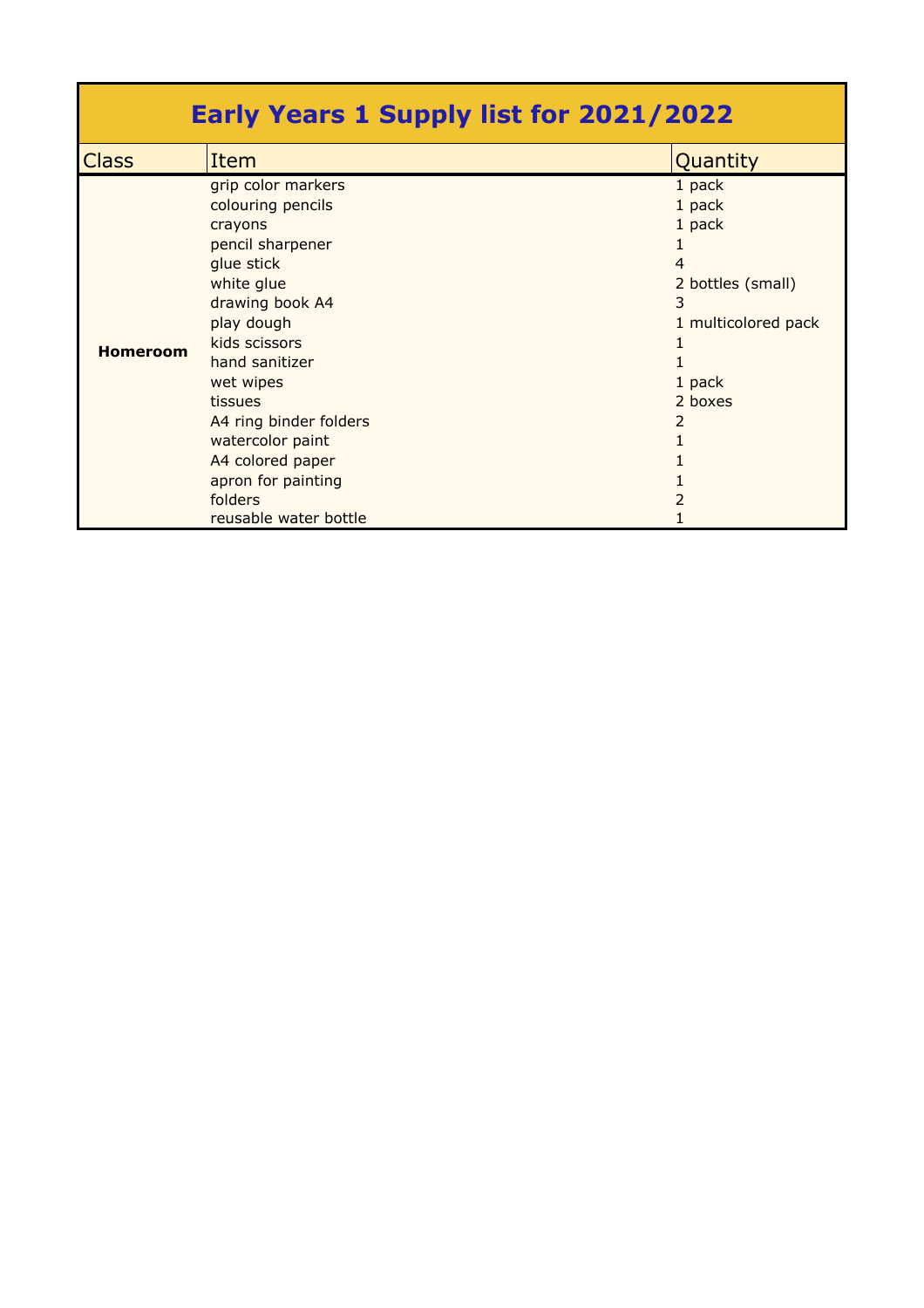| <b>Early Years 2 Supply list for 2021/2022</b> |                                       |                     |  |  |
|------------------------------------------------|---------------------------------------|---------------------|--|--|
| <b>Class</b>                                   | Item                                  | Quantity            |  |  |
|                                                | writing pencils                       | 10                  |  |  |
|                                                | colouring pencils                     | 1 pack              |  |  |
|                                                | eraser                                | 2                   |  |  |
|                                                | pencil sharpener                      | 1                   |  |  |
|                                                | glue stick                            | 4                   |  |  |
|                                                | writing journal                       | 1                   |  |  |
|                                                | handwriting books                     | 3                   |  |  |
|                                                | math square/graph paper (big squares) | 2                   |  |  |
|                                                | play dough                            | 1 multicolored pack |  |  |
| <b>Homeroom</b>                                | 20cm ruler                            |                     |  |  |
|                                                | hand sanitizer                        |                     |  |  |
|                                                | wet wipes                             | 1 pack              |  |  |
|                                                | tissues                               | 2 boxes             |  |  |
|                                                | A4 ring binder folders                | 2                   |  |  |
|                                                | paints                                |                     |  |  |
|                                                | A4 colored paper                      | 1                   |  |  |
|                                                | apron for painting                    |                     |  |  |
|                                                | folders                               | 2                   |  |  |
|                                                | reusable water bottle                 |                     |  |  |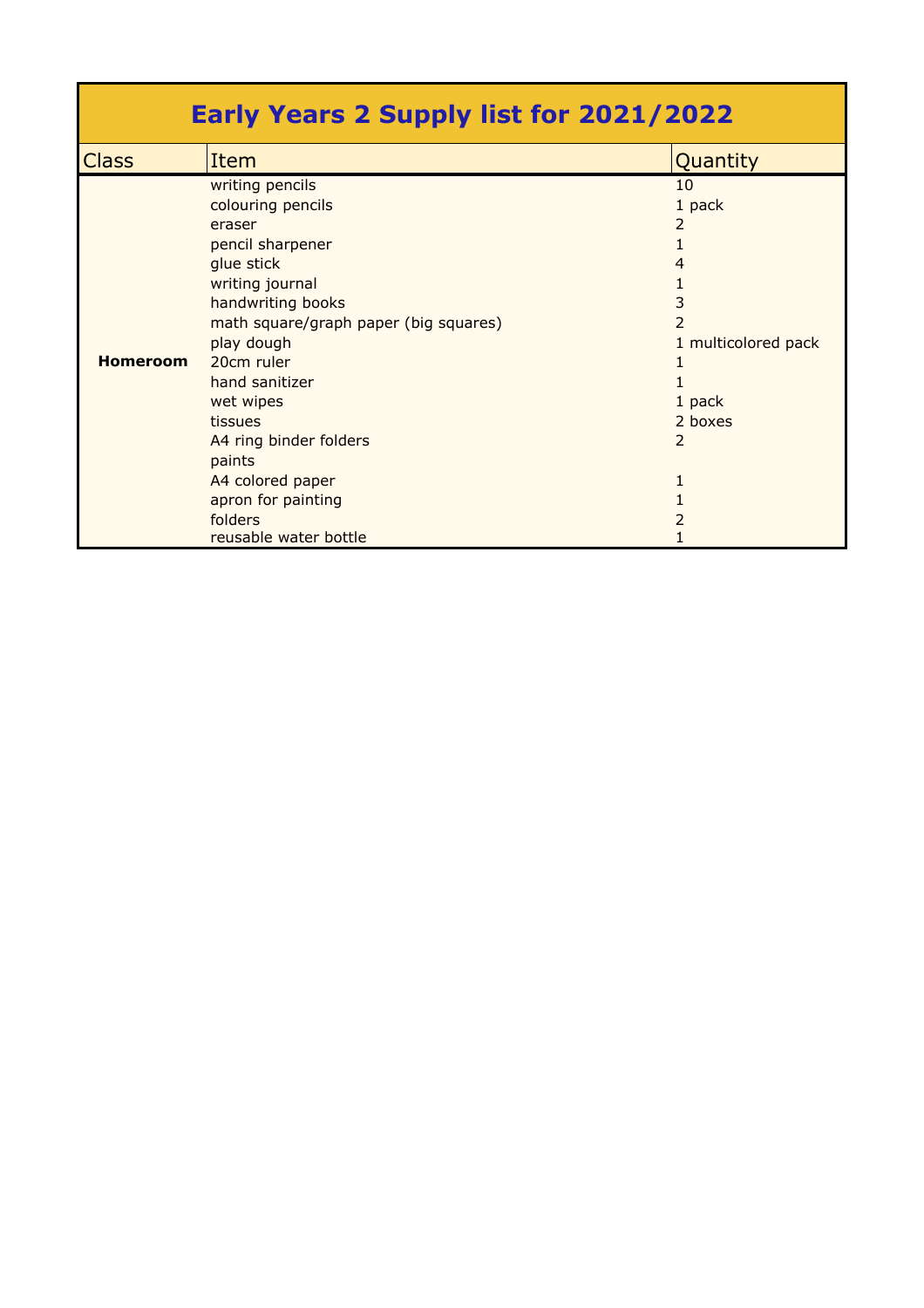|                                                                                         | Grade 1 Supply list for 2021/2022                                                                                                                                                                                                                                 |                                                                                                                               |  |
|-----------------------------------------------------------------------------------------|-------------------------------------------------------------------------------------------------------------------------------------------------------------------------------------------------------------------------------------------------------------------|-------------------------------------------------------------------------------------------------------------------------------|--|
| <b>Class</b>                                                                            | Item                                                                                                                                                                                                                                                              | Quantity                                                                                                                      |  |
| <b>Homeroom</b>                                                                         | writing pencils<br>colouring pencils<br>eraser<br>pencil sharpener<br>glue stick<br>writing journal<br>handwriting books<br>math square/graph paper (big squares)<br>play dough<br>20cm ruler<br>hand sanitizer<br>wet wipes<br>tissues<br>A4 ring binder folders | 10<br>1 pack<br>2<br>1<br>4<br>1<br>3<br>$\overline{2}$<br>1 multicolored pack<br>1<br>$\mathbf{1}$<br>1 pack<br>2 boxes<br>2 |  |
| <b>Estonian</b>                                                                         | reusable water bottle<br>nothing additional required                                                                                                                                                                                                              | $\mathbf{1}$                                                                                                                  |  |
| Art/Craft                                                                               | hard bound/spiral bound sketchbook (so pages don't fall out)                                                                                                                                                                                                      | 1                                                                                                                             |  |
| Foreign languages (please refer only to the foreing language your child chose to study) |                                                                                                                                                                                                                                                                   |                                                                                                                               |  |
| <b>French</b>                                                                           | notebook<br>colored pencils<br>glue<br>scissors                                                                                                                                                                                                                   | 1<br>1 pack<br>2<br>1                                                                                                         |  |
| <b>Russian</b>                                                                          | A4 folder<br>lined notebook<br>black or blue pen<br>pencil case                                                                                                                                                                                                   | $\mathbf{1}$<br>2<br>4<br>1                                                                                                   |  |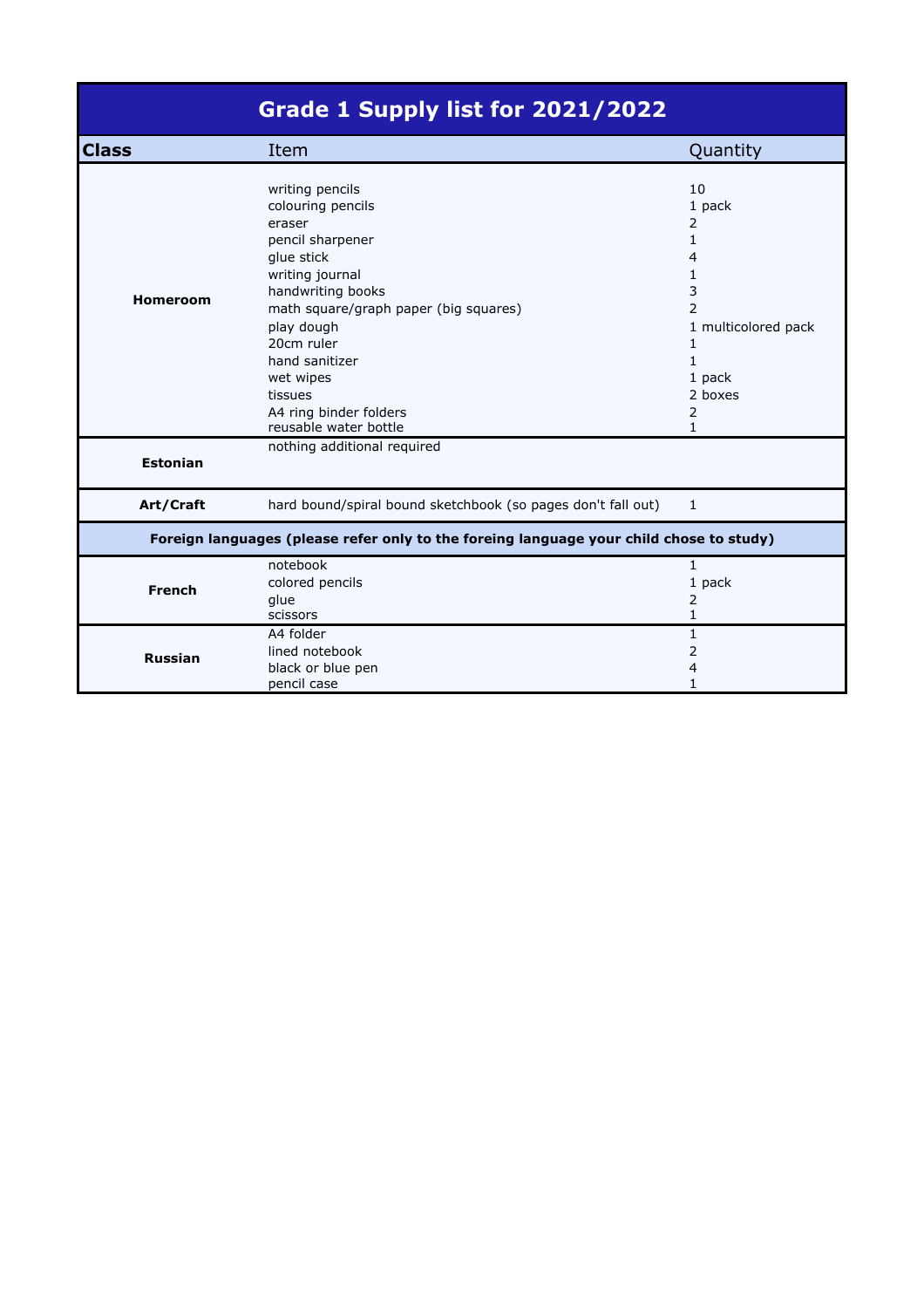|                 | Grade 2 Supply list for 2021/2022                                                       |                |
|-----------------|-----------------------------------------------------------------------------------------|----------------|
| <b>Class</b>    | Item                                                                                    | Quantity       |
|                 | writing pencils                                                                         | 10             |
|                 | colouring pencils                                                                       | 1 pack         |
|                 | eraser                                                                                  | $\overline{2}$ |
|                 | pencil sharpener                                                                        | $\mathbf{1}$   |
|                 | glue stick                                                                              | 4              |
|                 | writing journal                                                                         | $\mathbf{1}$   |
| <b>Homeroom</b> | handwriting books                                                                       | 3              |
|                 | math square/graph paper (big squares)                                                   | $\overline{2}$ |
|                 | 20cm ruler                                                                              | $\mathbf{1}$   |
|                 | hand sanitizer                                                                          | $\mathbf{1}$   |
|                 | wet wipes                                                                               | 1 pack         |
|                 | tissues                                                                                 | 2 boxes        |
|                 | A4 ring binder folders                                                                  | $\overline{2}$ |
|                 | reusable water bottle                                                                   | $\mathbf{1}$   |
| <b>Estonian</b> | nothing additional required                                                             |                |
| Art/Craft       | hard bound/spiral bound sketchbook (so pages don't fall out)                            | $\mathbf{1}$   |
|                 | Foreign languages (please refer only to the foreing language your child chose to study) |                |
|                 | notebook                                                                                | $\mathbf{1}$   |
|                 | colored pencils                                                                         | 1 pack         |
| <b>French</b>   | glue                                                                                    | 2              |
|                 | <b>scissors</b>                                                                         | $\mathbf{1}$   |
|                 | A4 folder                                                                               | $\mathbf{1}$   |
| <b>Russian</b>  | lined notebook                                                                          | 2              |
|                 | black or blue pen                                                                       | 4              |
|                 | pencil case                                                                             | $\mathbf{1}$   |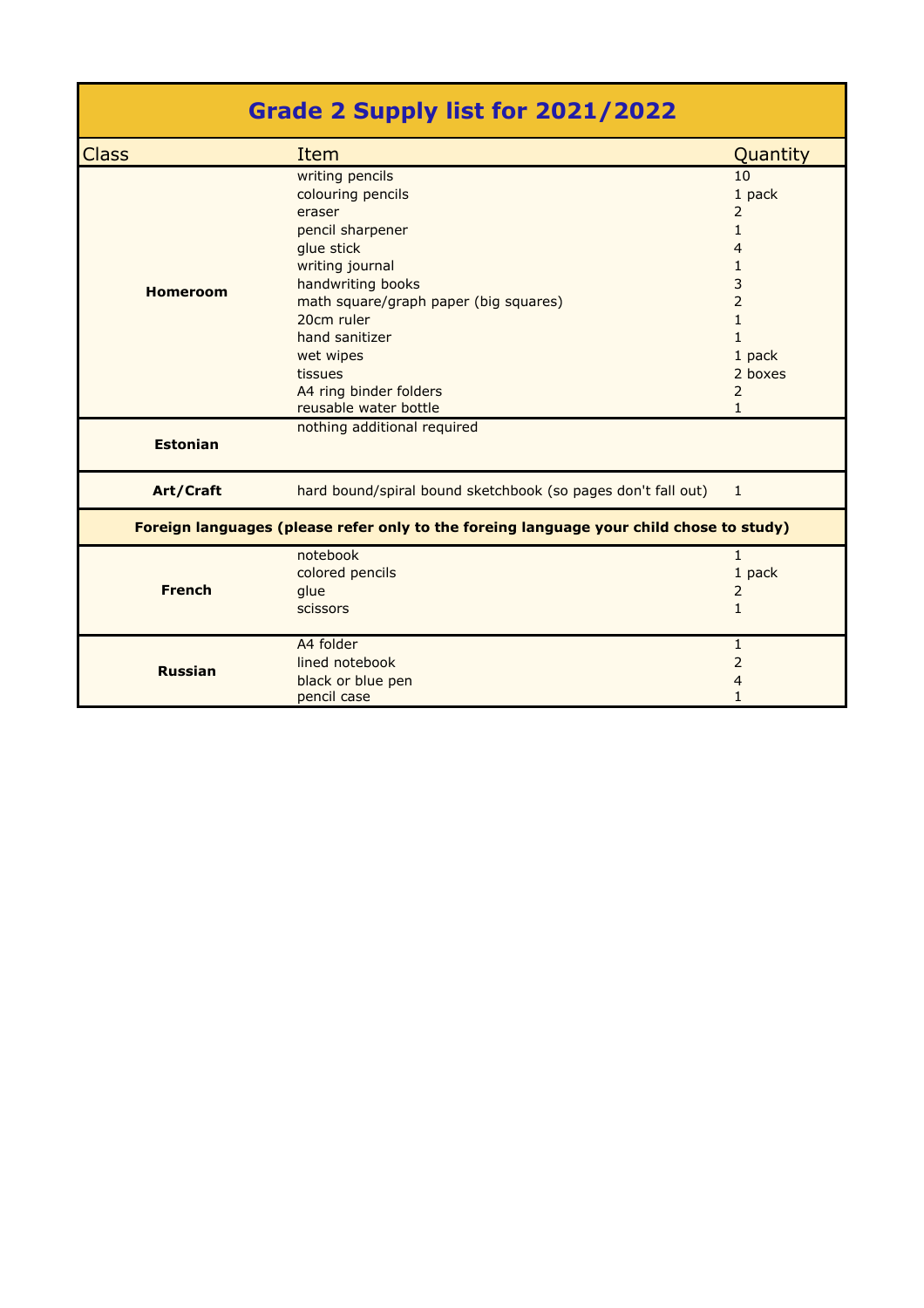|  |  | Grade 3 Supply list for 2021/2022 |  |
|--|--|-----------------------------------|--|
|  |  |                                   |  |

| <b>Class</b>                          | Item                                                                                                                                                                                                                                                                                                                                                                                                                                                                                                                                                                                                                                                     | Quantity                                                                                                                                                                                                                                                                                                                |
|---------------------------------------|----------------------------------------------------------------------------------------------------------------------------------------------------------------------------------------------------------------------------------------------------------------------------------------------------------------------------------------------------------------------------------------------------------------------------------------------------------------------------------------------------------------------------------------------------------------------------------------------------------------------------------------------------------|-------------------------------------------------------------------------------------------------------------------------------------------------------------------------------------------------------------------------------------------------------------------------------------------------------------------------|
| Items in black - need to be brand new | Items in green - can be recycled from the previous year or materials from home                                                                                                                                                                                                                                                                                                                                                                                                                                                                                                                                                                           |                                                                                                                                                                                                                                                                                                                         |
| <b>Homeroom</b>                       | backpack<br>pencil pouch<br>container for storing supplies<br>pencils $#2$<br>erasers<br>pencil sharpener<br>erasable blue/black pen<br>erasable red pen<br>highlighter<br>12 coloured pencils<br>small whiteboard<br>whiteboard markers (assorted colours)<br>glue stick<br>blunt-tipped scissors<br>ruler 20 cm<br>roll transparent tape<br>squared post-it notes (any colour)<br>A4 ring binder folder<br>A4 Index File Folder Plastic Subject Dividers<br>6 Pocket Expandable File Folder<br>school diary<br>A4 clipboard<br>100 pages A4 lined handwriting paper punched<br>100 pages A4 Maths paper punched<br>Tissue box<br>reusable water bottle | $\mathbf{1}$<br>$\mathbf{1}$<br>1<br>4<br>2<br>$\mathbf{1}$<br>2<br>$\overline{2}$<br>$\mathbf{1}$<br>1 set<br>$\mathbf{1}$<br>4<br>$\mathbf{1}$<br>$\mathbf{1}$<br>$\mathbf{1}$<br>$\mathbf{1}$<br>2 sets<br>$\mathbf{1}$<br>10<br>$\mathbf{1}$<br>$\mathbf{1}$<br>$\mathbf{1}$<br>1 set<br>1 set<br>2<br>$\mathbf{1}$ |
| Art/Craft                             | hard bound/spiral bound sketchbook (so pages don't fall out)                                                                                                                                                                                                                                                                                                                                                                                                                                                                                                                                                                                             | $\mathbf{1}$                                                                                                                                                                                                                                                                                                            |
| <b>Estonian</b>                       | nothing additional required                                                                                                                                                                                                                                                                                                                                                                                                                                                                                                                                                                                                                              |                                                                                                                                                                                                                                                                                                                         |
|                                       | Foreign languages (please refer only to the foreing language your child chose to study)                                                                                                                                                                                                                                                                                                                                                                                                                                                                                                                                                                  |                                                                                                                                                                                                                                                                                                                         |
| <b>French</b>                         | notebook<br>colored pencils<br>glue<br>scissors                                                                                                                                                                                                                                                                                                                                                                                                                                                                                                                                                                                                          | $\mathbf{1}$<br>1 pack<br>2<br>$\mathbf{1}$                                                                                                                                                                                                                                                                             |
| <b>Russian</b>                        | A4 folder<br>lined notebook<br>black or blue pen<br>pencil case                                                                                                                                                                                                                                                                                                                                                                                                                                                                                                                                                                                          | $\mathbf{1}$<br>2<br>4<br>$\mathbf{1}$                                                                                                                                                                                                                                                                                  |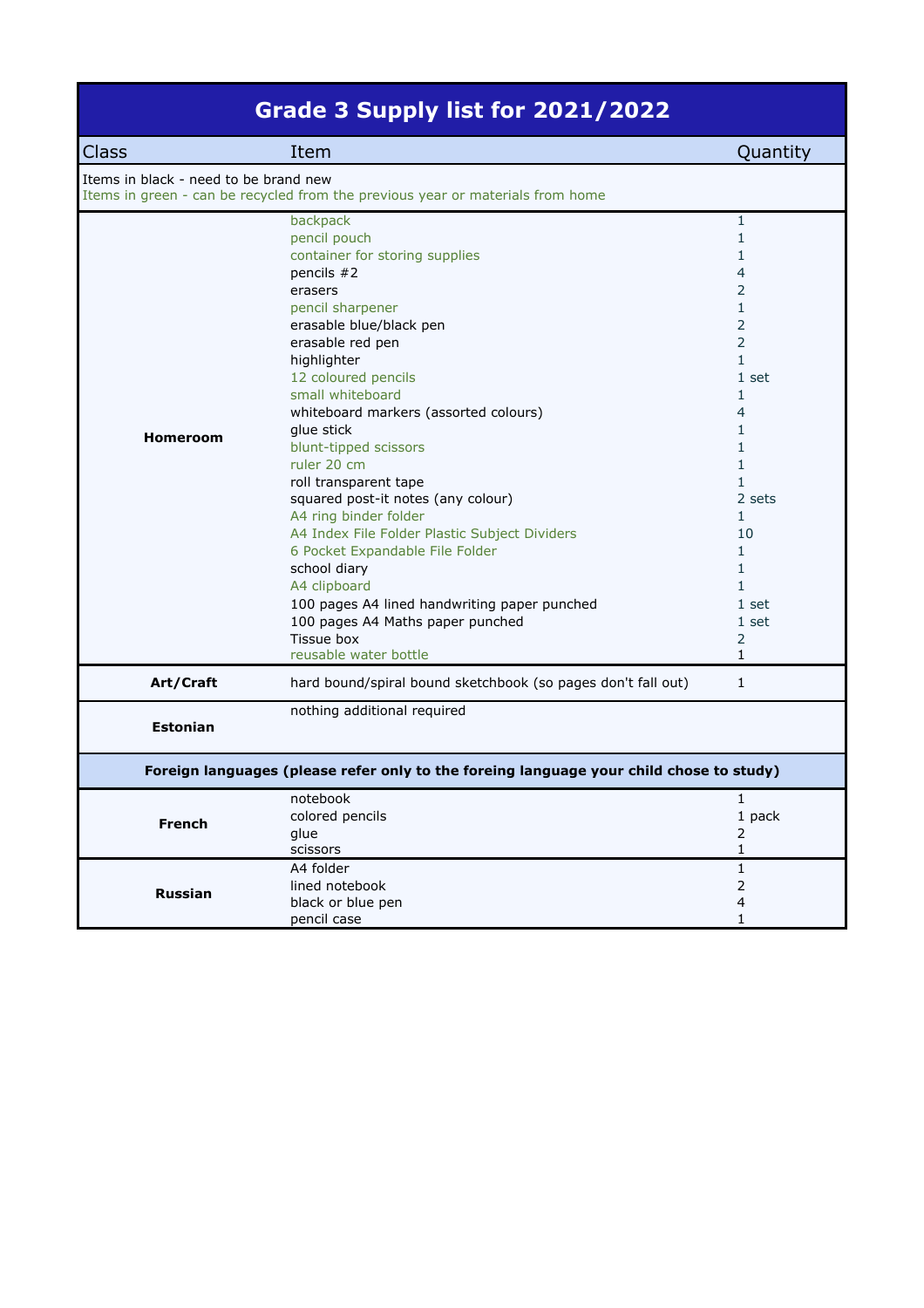|                 | Grade 4 Supply list for 2021/2022                                                                                                                                                                                                                                                                                                                                                                                                 |                                                                                                                                                                                                                                           |
|-----------------|-----------------------------------------------------------------------------------------------------------------------------------------------------------------------------------------------------------------------------------------------------------------------------------------------------------------------------------------------------------------------------------------------------------------------------------|-------------------------------------------------------------------------------------------------------------------------------------------------------------------------------------------------------------------------------------------|
| <b>Class</b>    | Item                                                                                                                                                                                                                                                                                                                                                                                                                              | Quantity                                                                                                                                                                                                                                  |
| <b>Homeroom</b> | writing pencils<br>colouring pencils<br>eraser<br>pencil sharpener<br>glue stick<br>writing journal<br>binder dividers<br>math square/graph paper (big squares)<br>20cm ruler<br>hand sanitizer<br>wet wipes<br>tissues<br>A4 ring binder folders<br>reusable water bottle<br>geometry set (ruler, protractor, and large triangle)<br>scissors<br>dry erase markers with mini whiteboard<br>pencil case<br>blue erasable ink pens | 10<br>1 pack<br>$\overline{2}$<br>$\mathbf{1}$<br>$\overline{4}$<br>$\mathbf{1}$<br>1 pack<br>$\mathbf{1}$<br>$\mathbf{1}$<br>$\mathbf{1}$<br>1 pack<br>2 boxes<br>$\mathbf{1}$<br>1<br>1<br>$\mathbf{1}$<br>$\mathbf{1}$<br>$\mathbf{1}$ |
| <b>Estonian</b> | Estonian notebook (link here)<br>blue A4 folder (link here)                                                                                                                                                                                                                                                                                                                                                                       | $\mathbf{1}$<br>1                                                                                                                                                                                                                         |
| Art/Craft       | hard bound/spiral bound sketchbook (so pages don't fall out)                                                                                                                                                                                                                                                                                                                                                                      | $\mathbf{1}$                                                                                                                                                                                                                              |
|                 | Foreign languages (please refer only to the foreing language your child chose to study)                                                                                                                                                                                                                                                                                                                                           |                                                                                                                                                                                                                                           |
| <b>French</b>   | notebook<br>colored pencils<br>glue<br>scissors                                                                                                                                                                                                                                                                                                                                                                                   | $\mathbf{1}$<br>1 pack<br>$\overline{2}$<br>$\mathbf{1}$                                                                                                                                                                                  |
| <b>Russian</b>  | A4 folder<br>lined notebook<br>black or blue pen<br>pencil case                                                                                                                                                                                                                                                                                                                                                                   | $\mathbf{1}$<br>$\overline{2}$<br>$\overline{4}$<br>1                                                                                                                                                                                     |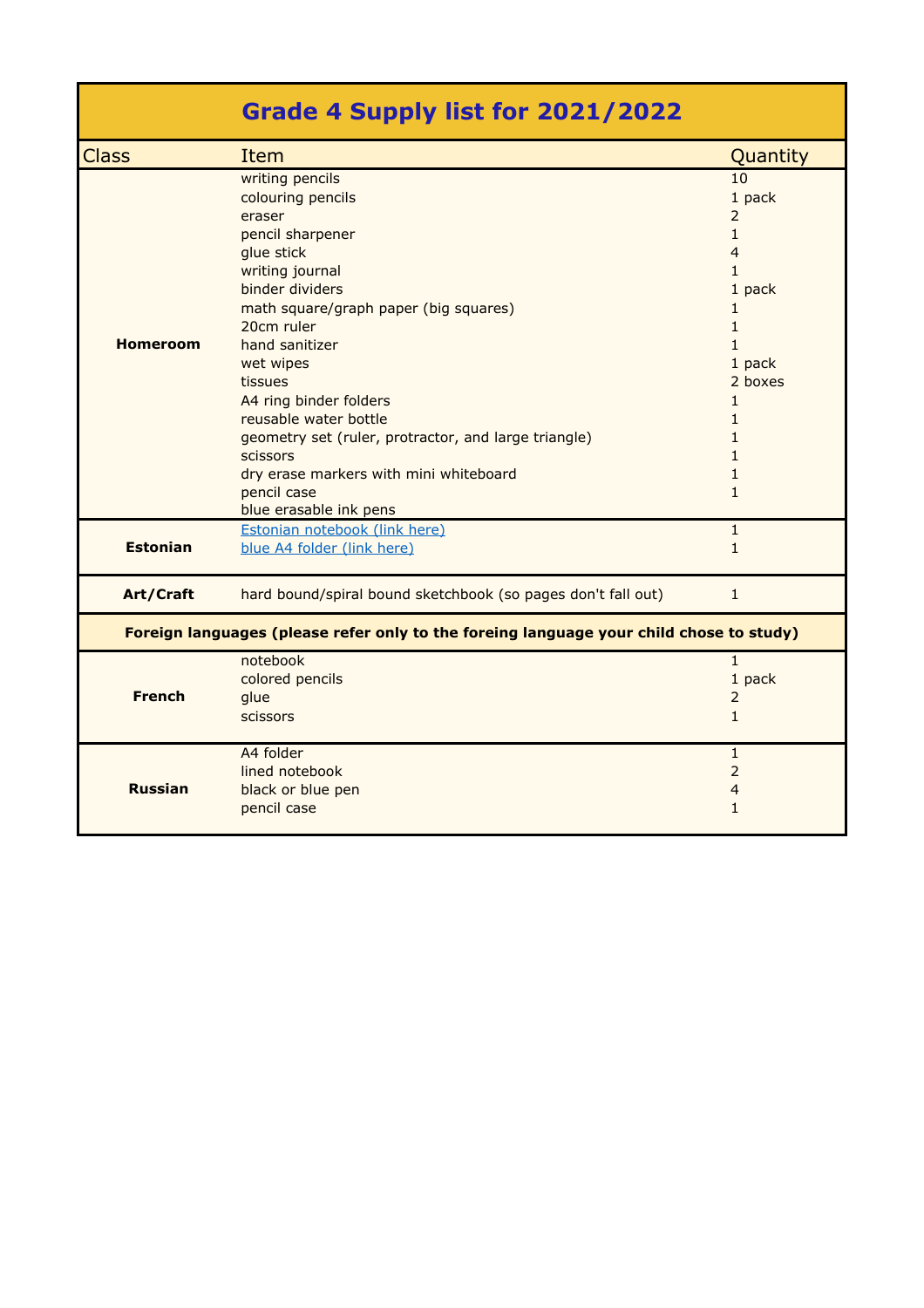## **Grade 5 Supply list for 2021/2022**

| <b>Class</b>    | Item                                                                                    | Quantity           |
|-----------------|-----------------------------------------------------------------------------------------|--------------------|
|                 | writing pencils                                                                         | 10                 |
|                 | colouring pencils                                                                       | 1 pack             |
|                 | eraser                                                                                  | $\overline{2}$     |
|                 | pencil sharpener                                                                        | $\mathbf{1}$       |
|                 | glue stick                                                                              | 4                  |
|                 | 20cm ruler                                                                              | 1                  |
|                 | hand sanitizer                                                                          | $\mathbf{1}$       |
|                 | wet wipes                                                                               | 1 pack             |
|                 | tissues                                                                                 | 2 boxes            |
|                 | A4 ring binders                                                                         | 3                  |
|                 | A4 blank white paper                                                                    | 1 pack             |
| <b>Homeroom</b> | A4 lined paper                                                                          | 1 pack             |
|                 | A4 grid paper                                                                           | 1 pack             |
|                 | scissors                                                                                | $\mathbf{1}$       |
|                 | highlighters                                                                            | 4 different colors |
|                 | A4 clear plastic sleeves (to fit in binder)                                             | 3 packs            |
|                 | binder dividers                                                                         | 1 pack             |
|                 | regular post-it notes                                                                   | 1 pack             |
|                 | large lined post-it notes                                                               | 1 pack             |
|                 | reusable water bottle                                                                   | $\mathbf{1}$       |
|                 | lined notebook (A5 - 100 pages)                                                         | $\mathbf{1}$       |
|                 | squared paper notebook (A5 - 100 pages)                                                 | $\mathbf{1}$       |
|                 | blank notebook (A5 - 100 pages)                                                         | 1                  |
|                 | Estonian notebook (link here)                                                           | $\mathbf{1}$       |
| <b>Estonian</b> | blue A4 folder (link here)                                                              | $\mathbf{1}$       |
|                 |                                                                                         |                    |
| Art/Craft       | hard bound/spiral bound sketchbook (so pages don't fall out)                            | $\mathbf{1}$       |
|                 | Foreign languages (please refer only to the foreing language your child chose to study) |                    |
|                 | notebook                                                                                | $\mathbf{1}$       |
|                 | colored pencils                                                                         | 1 pack             |
| <b>French</b>   | glue                                                                                    | $\overline{2}$     |
|                 | scissors                                                                                | $\mathbf{1}$       |
|                 | A4 folder                                                                               | $\mathbf{1}$       |
|                 | lined notebook                                                                          | $\overline{2}$     |
| <b>Russian</b>  | black or blue pen                                                                       | 4                  |
|                 | pencil case                                                                             | $\mathbf{1}$       |
|                 |                                                                                         |                    |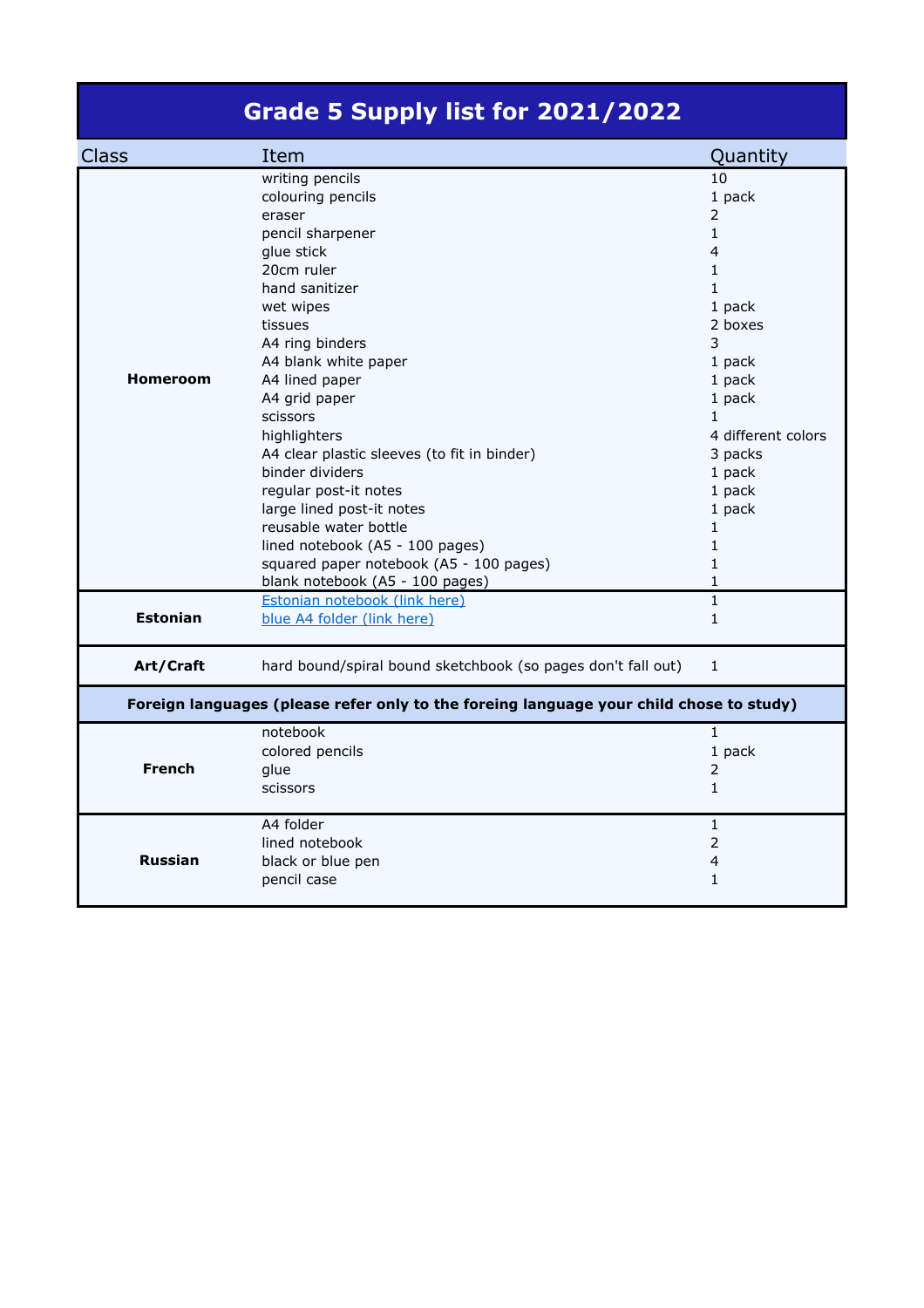|                                                                                         | Grade 6 Supply list for 2021/2022                                                                                                           |                                                                                                                  |  |
|-----------------------------------------------------------------------------------------|---------------------------------------------------------------------------------------------------------------------------------------------|------------------------------------------------------------------------------------------------------------------|--|
| <b>Class</b>                                                                            | Item                                                                                                                                        | Quantity                                                                                                         |  |
|                                                                                         | nothing additional required                                                                                                                 |                                                                                                                  |  |
| <b>Language and Literature</b>                                                          |                                                                                                                                             |                                                                                                                  |  |
| <b>Math</b>                                                                             | notebook<br>ruler<br>pen<br>pencil<br>eraser<br>graph paher<br>scientific calculator<br>protractor<br>folder/binder for handouts<br>compass | $\mathbf{1}$<br>$\overline{2}$<br>5<br>5<br>2<br>1 pack<br>1<br>$\overline{2}$<br>$\mathbf{1}$<br>$\overline{2}$ |  |
| <b>Sciences</b>                                                                         | nothing additional required                                                                                                                 |                                                                                                                  |  |
| <b>Individuals and Societies</b>                                                        | nothing additional required                                                                                                                 |                                                                                                                  |  |
| <b>Estonian</b>                                                                         | Estonian notebook (link here)<br>blue A4 folder (link here)                                                                                 | $\mathbf{1}$<br>$\mathbf{1}$                                                                                     |  |
| Art/Craft                                                                               | hard bound/spiral bound sketchbook (so pages don't fall out)                                                                                | $\mathbf{1}$                                                                                                     |  |
| <b>Design</b>                                                                           | protractor<br>ruler (30 cm)<br><b>HB</b> pencils<br>colored pencils<br>eraser<br>laptop/tablet                                              | $1\,$<br>$\mathbf{1}$<br>1 pack<br>1 pack<br>$\overline{c}$<br>$\mathbf{1}$                                      |  |
| <b>Music</b>                                                                            | music book with stave<br>music book without stave<br>black/blue pen with eraser<br>A4 folder                                                | $\mathbf{1}$<br>$\mathbf{1}$<br>4<br>$\mathbf{1}$                                                                |  |
| Foreign languages (please refer only to the foreing language your child chose to study) |                                                                                                                                             |                                                                                                                  |  |
| <b>French</b>                                                                           | notebook<br>colored pencils<br>glue<br><b>scissors</b>                                                                                      | $\overline{1}$<br>1 pack<br>2<br>$\mathbf{1}$                                                                    |  |
| <b>Russian</b>                                                                          | A4 folder<br>lined notebook<br>black or blue pen<br>pencil case                                                                             | $\mathbf{1}$<br>$\mathbf 2$<br>$\overline{4}$<br>$\mathbf{1}$                                                    |  |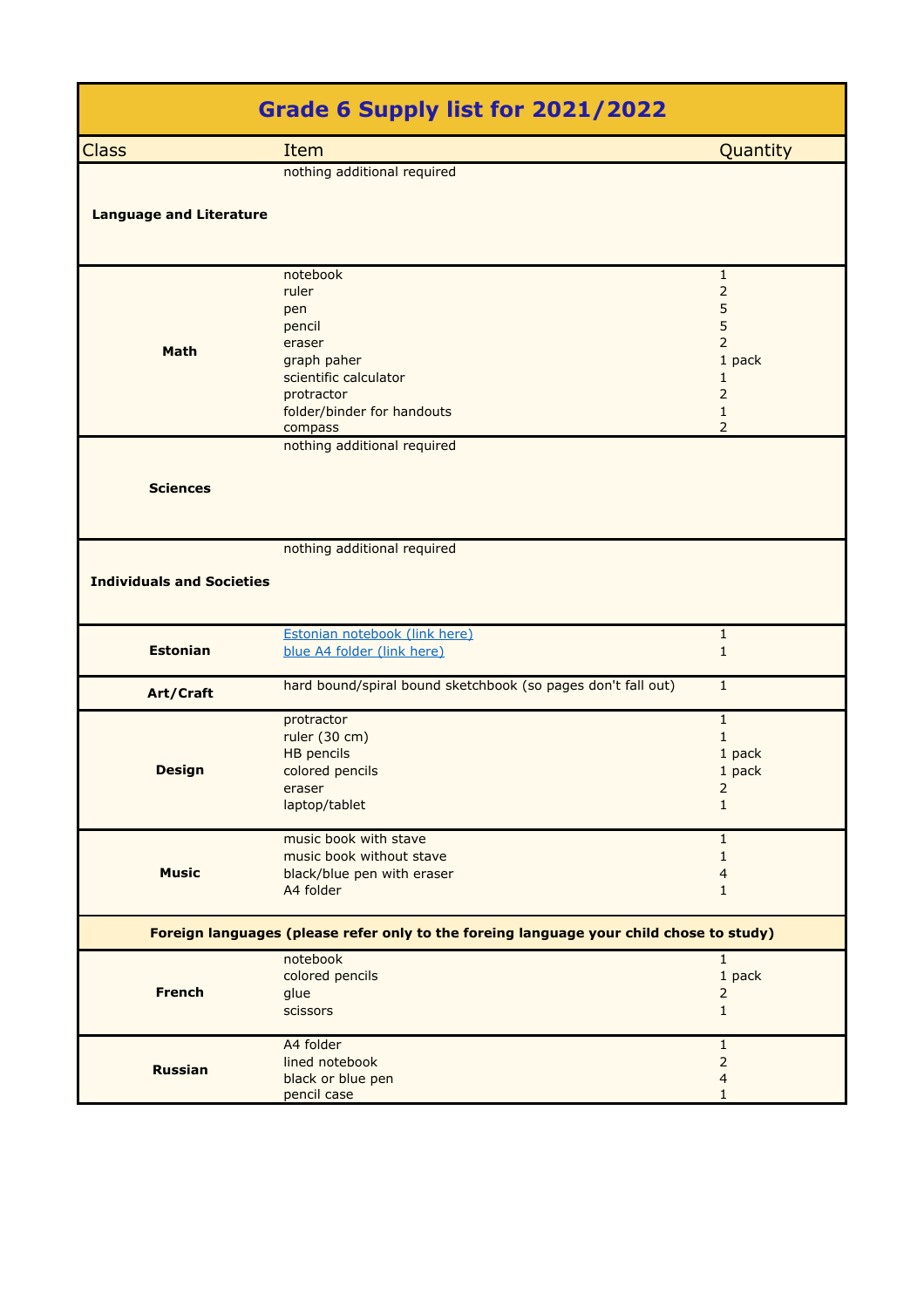| Grade 7 Supply list for 2021/2022 |                                                                                                                                             |                                                                                                       |  |  |  |
|-----------------------------------|---------------------------------------------------------------------------------------------------------------------------------------------|-------------------------------------------------------------------------------------------------------|--|--|--|
| <b>Class</b>                      | Item                                                                                                                                        | Quantity                                                                                              |  |  |  |
| <b>Language and Literature</b>    | nothing additional required                                                                                                                 |                                                                                                       |  |  |  |
| Math                              | notebook<br>ruler<br>pen<br>pencil<br>eraser<br>graph paher<br>scientific calculator<br>protractor<br>folder/binder for handouts<br>compass | 1<br>$\overline{2}$<br>5<br>5<br>$\overline{2}$<br>1 pack<br>$\mathbf{1}$<br>$\overline{2}$<br>1<br>2 |  |  |  |
| <b>Sciences</b>                   | nothing additional required                                                                                                                 |                                                                                                       |  |  |  |
| <b>Individuals and Societies</b>  | nothing additional required                                                                                                                 |                                                                                                       |  |  |  |
| <b>Estonian</b>                   | Estonian notebook (link here)<br>blue A4 folder (link here)                                                                                 | $\mathbf{1}$<br>$\mathbf{1}$                                                                          |  |  |  |
| Art/Craft                         | hard bound/spiral bound sketchbook (so pages don't fall out) 1                                                                              |                                                                                                       |  |  |  |
| <b>Design</b>                     | protractor<br>ruler (30 cm)<br>HB pencils<br>colored pencils<br>eraser<br>laptop/tablet                                                     | $\mathbf{1}$<br>$\mathbf 1$<br>1 pack<br>1 pack<br>$\mathbf 2$<br>$\mathbf{1}$                        |  |  |  |
| <b>Music</b>                      | music book with stave<br>music book without stave<br>black/blue pen with eraser<br>A4 folder                                                | $\mathbf{1}$<br>$\mathbf{1}$<br>4<br>1                                                                |  |  |  |
|                                   | Foreign languages (please refer only to the foreing language your child chose to study)                                                     |                                                                                                       |  |  |  |
| <b>French</b>                     | notebook<br>colored pencils<br>glue<br>scissors                                                                                             | $\mathbf{1}$<br>1 pack<br>$\overline{2}$<br>$\mathbf{1}$                                              |  |  |  |
| <b>Russian</b>                    | A4 folder<br>lined notebook<br>black or blue pen<br>pencil case                                                                             | $\mathbf{1}$<br>$\mathbf 2$<br>$\overline{\mathcal{L}}$<br>$\mathbf{1}$                               |  |  |  |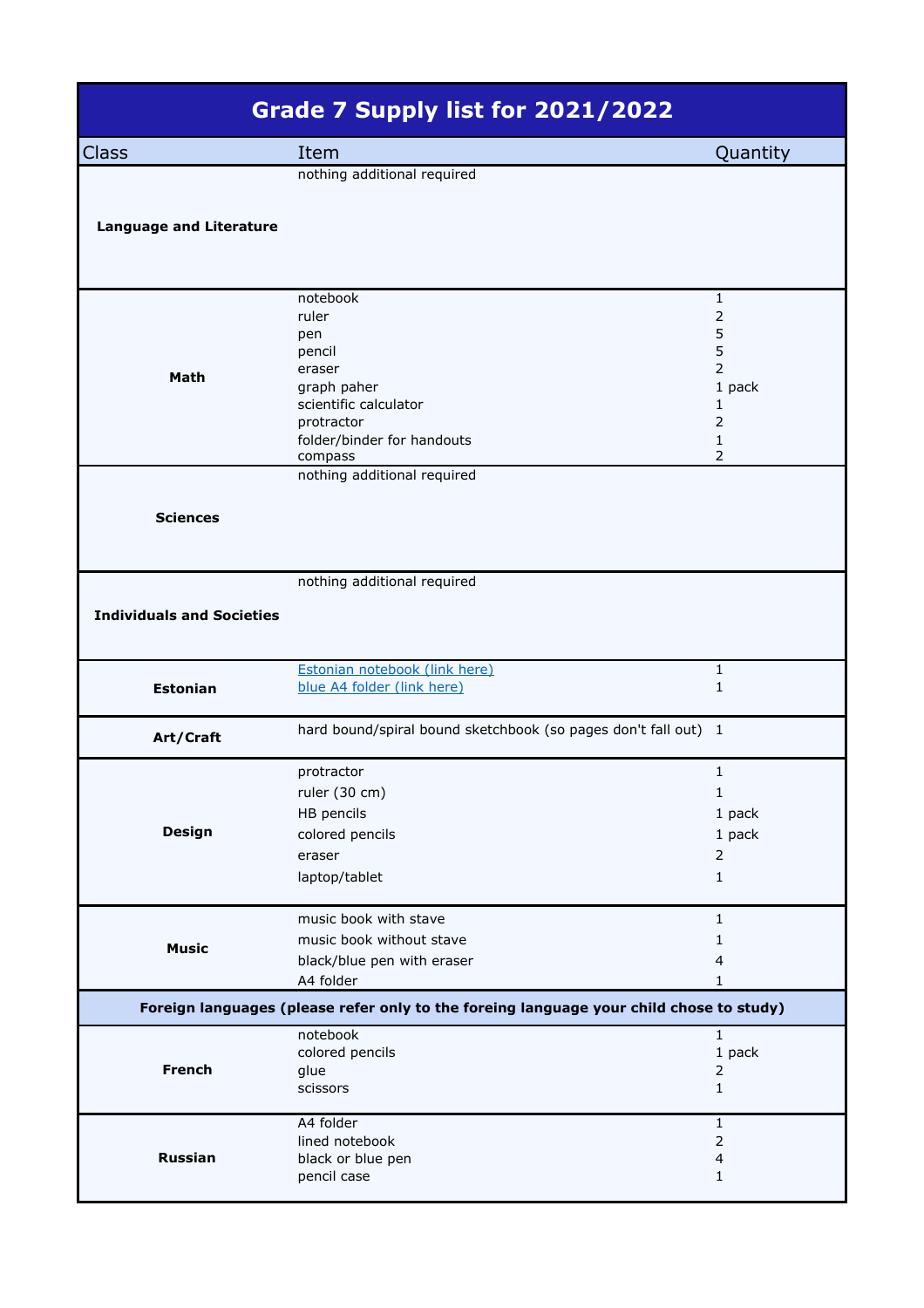|                                  | <b>Grade 8 Supply list for 2021/2022</b>                                                                                                    |                                                                                                       |
|----------------------------------|---------------------------------------------------------------------------------------------------------------------------------------------|-------------------------------------------------------------------------------------------------------|
| <b>Class</b>                     | Item                                                                                                                                        | Quantity                                                                                              |
| <b>Language and Literature</b>   | nothing additional required                                                                                                                 |                                                                                                       |
| <b>Math</b>                      | notebook<br>ruler<br>pen<br>pencil<br>eraser<br>graph paher<br>scientific calculator<br>protractor<br>folder/binder for handouts<br>compass | $\mathbf{1}$<br>$\overline{2}$<br>5<br>5<br>$\overline{2}$<br>1 pack<br>1<br>$\overline{2}$<br>1<br>2 |
| <b>Sciences</b>                  | nothing additional required                                                                                                                 |                                                                                                       |
| <b>Individuals and Societies</b> | 2.5cm (1 inch) ring binder<br>multi-colored binder dividers<br>lined loose-leaf paper (100 sheets individually packaged)                    | $\mathbf{1}$<br>1 pack<br>1 pack                                                                      |
| <b>Estonian</b>                  | Estonian notebook (link here)<br>blue A4 folder (link here)                                                                                 | $\mathbf{1}$<br>$\mathbf{1}$                                                                          |
| Art/Craft                        | hard bound/spiral bound sketchbook (so pages don't fall out)                                                                                | $\mathbf{1}$                                                                                          |
| <b>Design</b>                    | protractor<br>ruler (30 cm)<br>HB pencils<br>colored pencils<br>eraser<br>laptop/tablet                                                     | $\mathbf{1}$<br>1<br>1 pack<br>1 pack<br>2<br>$\mathbf{1}$                                            |
| <b>Music</b>                     | music book with stave<br>music book without stave<br>black/blue pen with eraser<br>A4 folder                                                | $\mathbf{1}$<br>1<br>4<br>1                                                                           |
|                                  | Foreign languages (please refer only to the foreing language your child chose to study)                                                     |                                                                                                       |
| <b>French</b>                    | notebook<br>colored pencils<br>glue<br>scissors                                                                                             | $\mathbf{1}$<br>1 pack<br>$\overline{2}$<br>$\mathbf{1}$                                              |
| <b>Russian</b>                   | A4 folder<br>lined notebook<br>black or blue pen<br>pencil case                                                                             | 1<br>$\overline{2}$<br>$\overline{4}$<br>1                                                            |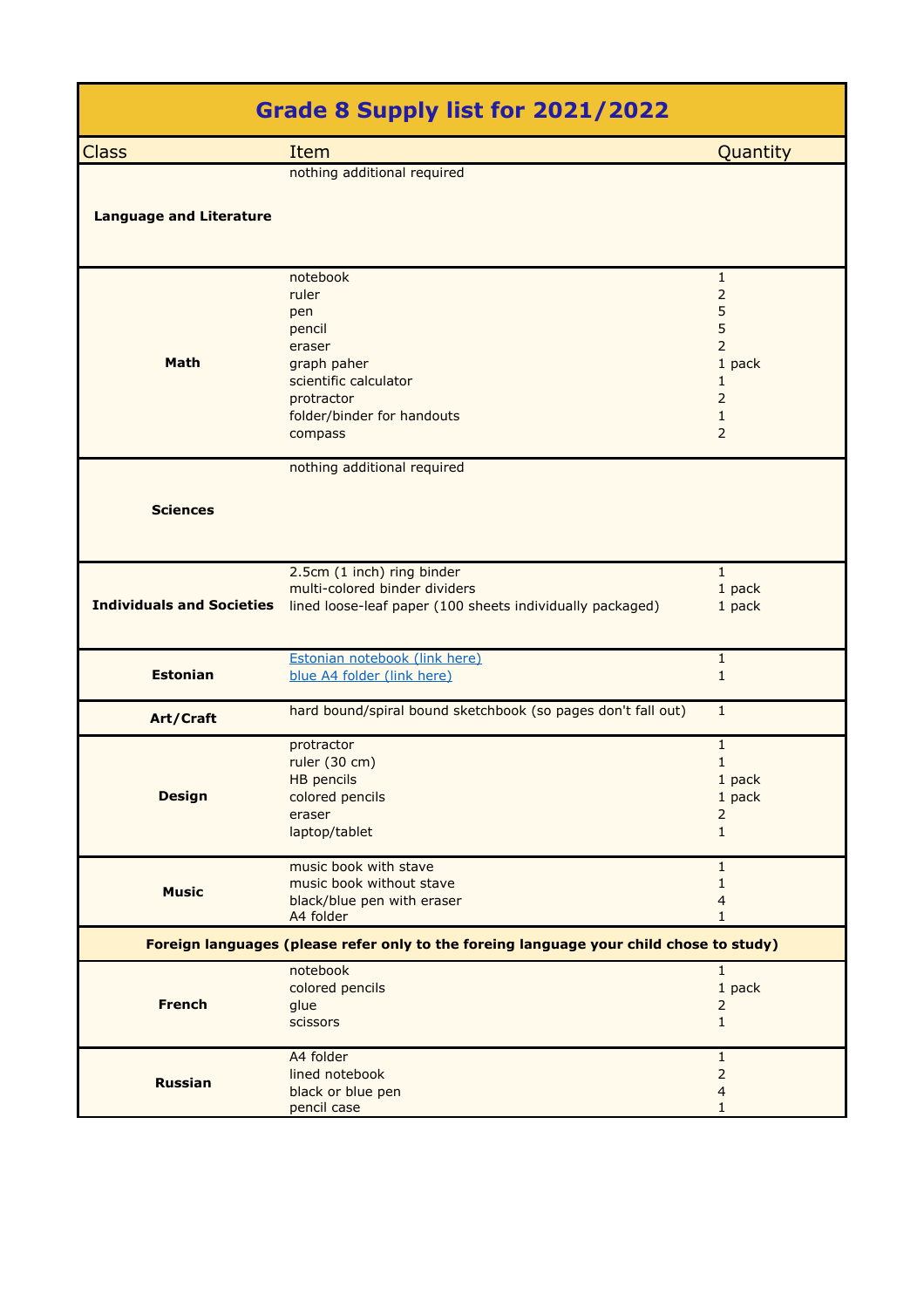|                                                               | Grade 9 Supply list for 2021/2022                                                                                                                                                                                                                                        |                                                                                                                                                                |
|---------------------------------------------------------------|--------------------------------------------------------------------------------------------------------------------------------------------------------------------------------------------------------------------------------------------------------------------------|----------------------------------------------------------------------------------------------------------------------------------------------------------------|
| Class                                                         | Item                                                                                                                                                                                                                                                                     | Quantity                                                                                                                                                       |
| <b>Language and Literature</b>                                | nothing additional required                                                                                                                                                                                                                                              |                                                                                                                                                                |
| Math<br><b>Sciences</b>                                       | notebook<br>ruler<br>pen<br>pencil<br>eraser<br>graph paper<br>scientific calculator<br>protractor<br>folder/binder for handouts<br>compass<br>A4 thick-lined notebook<br>glue stick<br>ruler<br>colored pencils<br>calculator<br>pencil<br>eraser<br>pen<br>graph paper | 1<br>1<br>5<br>5<br>$\overline{2}$<br>1 pack<br>1<br>1<br>1<br>1<br>$\overline{4}$<br>$\overline{2}$<br>1<br>1 pack<br>1<br>5<br>$\overline{2}$<br>5<br>1 pack |
| <b>Individuals and Societies</b><br><b>Economics/Business</b> | folder/binder for handouts<br>2.5cm (1 inch) ring binder<br>multi-colored binder dividers<br>lined loose-leaf paper (100 sheets individually packaged)<br>nothing additional required                                                                                    | $\mathbf{1}$<br>$\mathbf{1}$<br>1 pack<br>1 pack                                                                                                               |
| <b>Estonian</b>                                               | Estonian notebook (link here)<br>blue A4 folder (link here)                                                                                                                                                                                                              | 1<br>1                                                                                                                                                         |
| Art/Craft                                                     | hard bound/spiral bound sketchbook (so pages don't fall out)                                                                                                                                                                                                             | $\mathbf{1}$                                                                                                                                                   |
| Design                                                        | protractor<br>ruler (30 cm)<br>HB pencils<br>colored pencils<br>eraser<br>laptop/tablet                                                                                                                                                                                  | $\mathbf{1}$<br>$\mathbf{1}$<br>1 pack<br>1 pack<br>2<br>$\mathbf{1}$                                                                                          |
| <b>Music</b>                                                  | music book with stave<br>music book without stave<br>black/blue pen with eraser<br>A4 folder                                                                                                                                                                             | 1<br>1<br>4<br>1                                                                                                                                               |
|                                                               | Foreign languages (please refer only to the foreing language your child chose to study)                                                                                                                                                                                  |                                                                                                                                                                |
| <b>French</b>                                                 | notebook<br>colored pencils<br>glue<br>scissors                                                                                                                                                                                                                          | $\mathbf 1$<br>1 pack<br>2<br>$\mathbf{1}$                                                                                                                     |
| Russian                                                       | A4 folder<br>lined notebook<br>black or blue pen<br>pencil case                                                                                                                                                                                                          | 1<br>2<br>4<br>1                                                                                                                                               |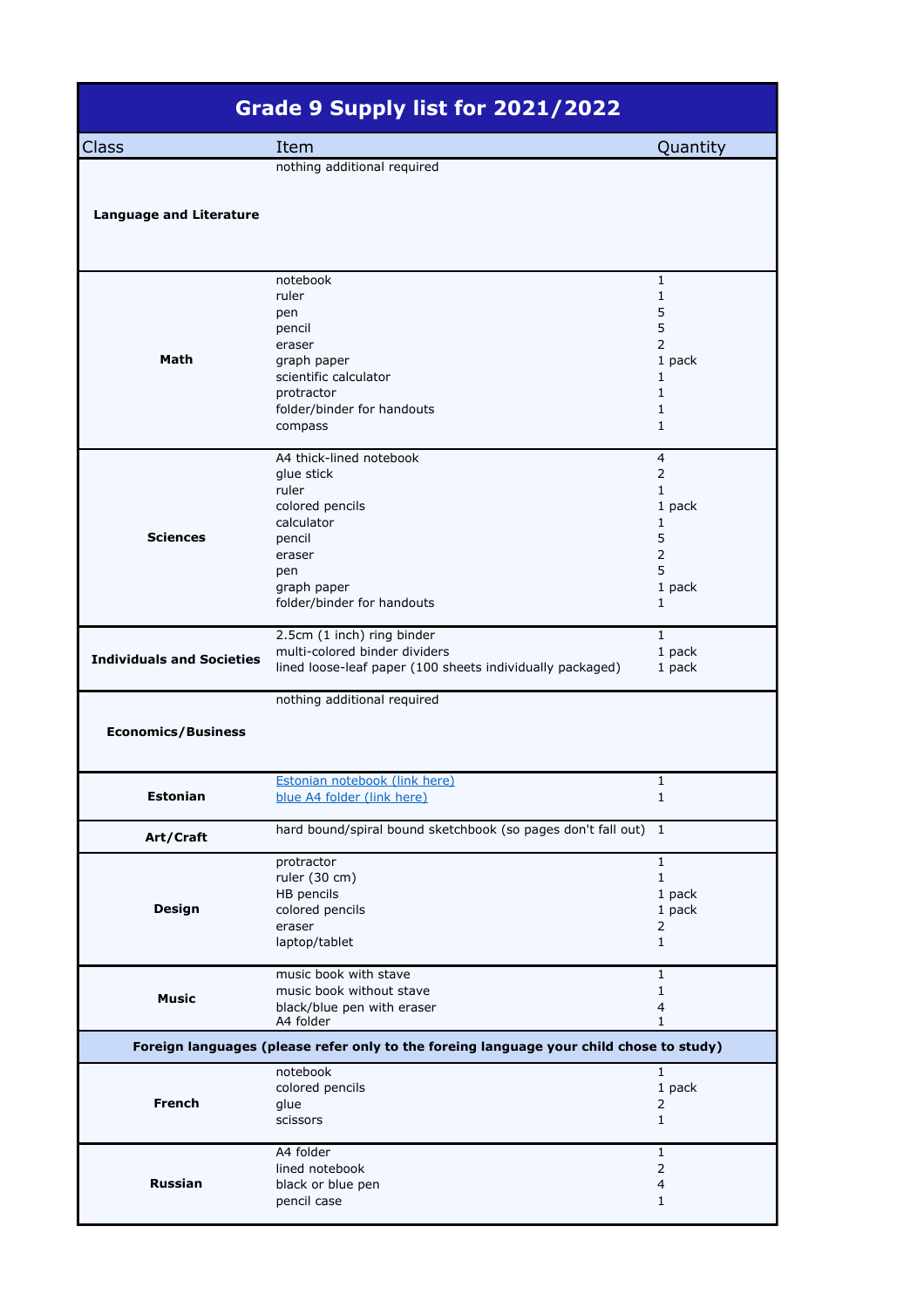| Grade 10 Supply list for 2021/2022 |                                                                                                                                                         |                                                                                                                         |  |
|------------------------------------|---------------------------------------------------------------------------------------------------------------------------------------------------------|-------------------------------------------------------------------------------------------------------------------------|--|
| <b>Class</b>                       | Item                                                                                                                                                    | Quantity                                                                                                                |  |
| <b>Language and Literature</b>     | nothing additional required                                                                                                                             |                                                                                                                         |  |
| Math                               | notebook<br>ruler<br>pen<br>pencil<br>eraser<br>graph paher<br>scientific calculator<br>protractor<br>folder/binder for handouts<br>compass             | $\mathbf{1}$<br>$\mathbf{1}$<br>5<br>5<br>$\overline{2}$<br>1 pack<br>1<br>$\mathbf{1}$<br>$\mathbf{1}$<br>$\mathbf{1}$ |  |
| <b>Sciences</b>                    | A4 thick-lined notebook<br>glue stick<br>ruler<br>colored pencils<br>calculator<br>pencil<br>eraser<br>pen<br>graph paper<br>folder/binder for handouts | 4<br>$\overline{2}$<br>$\mathbf{1}$<br>1 pack<br>1<br>5<br>$\overline{2}$<br>5<br>1 pack<br>$\mathbf{1}$                |  |
| <b>Individuals and Societies</b>   | 2.5cm (1 inch) ring binder<br>multi-colored binder dividers<br>lined loose-leaf paper (100 sheets individually packaged)                                | $\mathbf{1}$<br>1 pack<br>1 pack                                                                                        |  |
| <b>Economics/Business</b>          | nothing additional required                                                                                                                             |                                                                                                                         |  |
| <b>Estonian</b>                    | Estonian notebook (link here)<br>blue A4 folder (link here)                                                                                             | $\mathbf{1}$<br>$\mathbf{1}$                                                                                            |  |
| Art/Craft                          | hard bound/spiral bound sketchbook (so pages don't fall out)                                                                                            | $\mathbf{1}$                                                                                                            |  |
| <b>Design</b>                      | protractor<br>ruler (30 cm)<br><b>HB</b> pencils<br>colored pencils<br>eraser<br>laptop/tablet                                                          | $\mathbf{1}$<br>$\mathbf{1}$<br>1 pack<br>1 pack<br>$\overline{2}$<br>$\mathbf{1}$                                      |  |
| <b>Music</b>                       | music book with stave<br>music book without stave<br>black/blue pen with eraser<br>A4 folder                                                            | $\mathbf{1}$<br>$\mathbf{1}$<br>$\overline{4}$<br>$\mathbf{1}$                                                          |  |
|                                    | Foreign languages (please refer only to the foreing language your child chose to study)                                                                 |                                                                                                                         |  |
| <b>French</b>                      | notebook<br>colored pencils<br>glue<br>scissors                                                                                                         | $\mathbf{1}$<br>1 pack<br>$\overline{2}$<br>$\mathbf{1}$                                                                |  |
| <b>Russian</b>                     | A4 folder<br>lined notebook<br>black or blue pen<br>pencil case                                                                                         | $\mathbf{1}$<br>$\overline{2}$<br>$\overline{4}$<br>$\mathbf{1}$                                                        |  |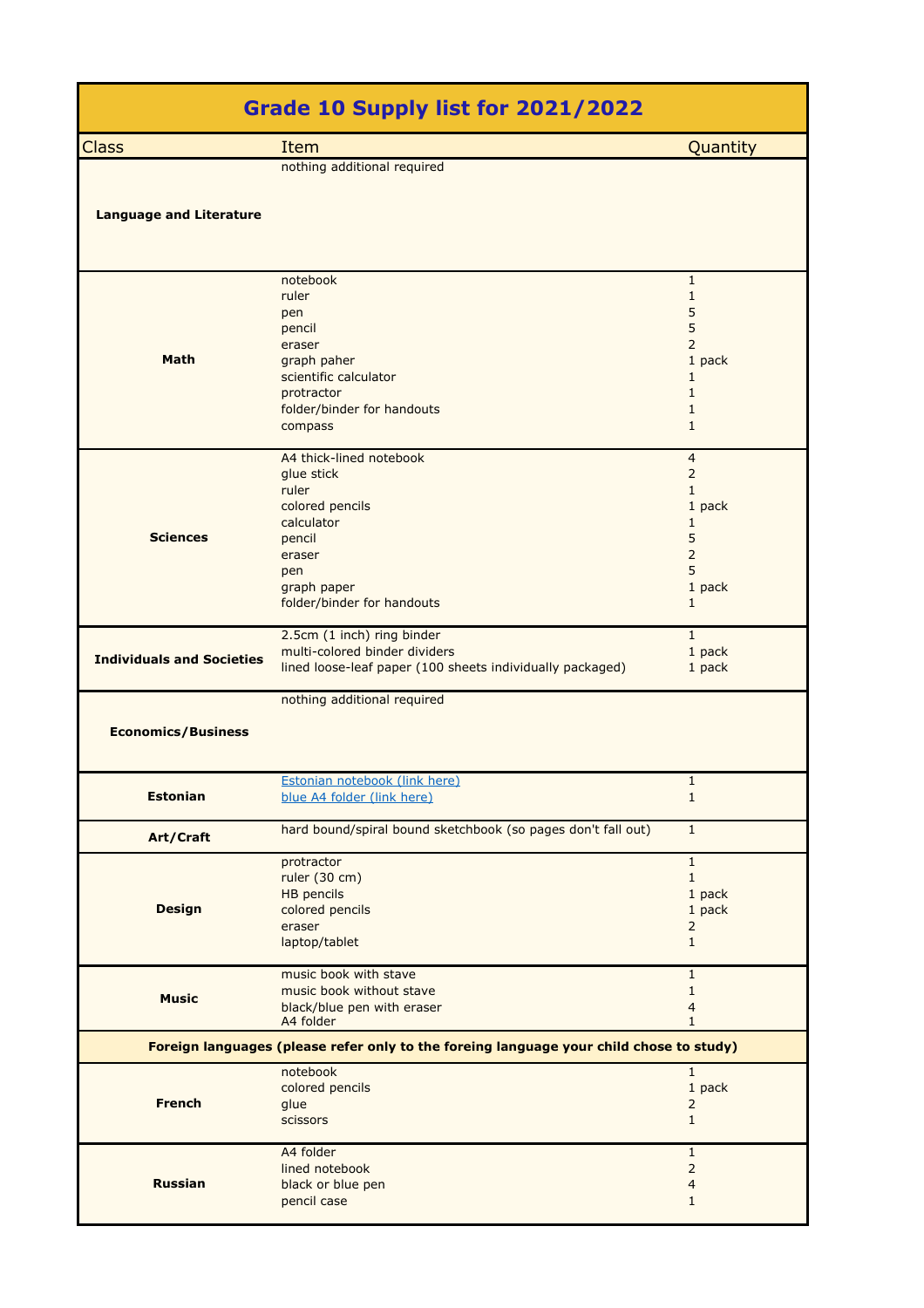|                                | Grade 11 Supply list for 2021/2022                                                                                                                      |                                                                                                            |
|--------------------------------|---------------------------------------------------------------------------------------------------------------------------------------------------------|------------------------------------------------------------------------------------------------------------|
| Class                          | Item                                                                                                                                                    | Quantity                                                                                                   |
| <b>Language and Literature</b> | nothing additional required                                                                                                                             |                                                                                                            |
| Math                           | notebook<br>ruler<br>pen<br>pencil<br>eraser<br>graph paher<br>scientific calculator<br>protractor<br>folder/binder for handouts<br>compass             | $\mathbf{1}$<br>1<br>5<br>5<br>$\overline{2}$<br>1 pack<br>1<br>$\mathbf{1}$<br>1<br>$\mathbf{1}$          |
| <b>Sciences</b>                | A4 thick-lined notebook<br>glue stick<br>ruler<br>colored pencils<br>calculator<br>pencil<br>eraser<br>pen<br>graph paper<br>folder/binder for handouts | $\overline{4}$<br>$\overline{2}$<br>$\mathbf{1}$<br>1 pack<br>1<br>5<br>$\overline{2}$<br>5<br>1 pack<br>1 |
| <b>DP History</b>              | 2.5cm (1 inch) ring binder<br>multi-colored binder dividers<br>lined loose-leaf paper (100 sheets individually packaged)                                | $\mathbf{1}$<br>1 pack<br>1 pack                                                                           |
| <b>TOK</b>                     | nothing additional required                                                                                                                             |                                                                                                            |
| <b>Estonian</b>                | Estonian notebook (link here)<br>blue A4 folder (link here)                                                                                             | 1<br>1                                                                                                     |
| Art/Craft                      | hard bound/spiral bound sketchbook (so pages don't fall out)                                                                                            | $\mathbf{1}$                                                                                               |
| <b>Design</b>                  | protractor<br>ruler (30 cm)<br>HB pencils<br>colored pencils<br>eraser<br>laptop/tablet                                                                 | $\mathbf{1}$<br>$\mathbf{1}$<br>1 pack<br>1 pack<br>2<br>$\mathbf{1}$                                      |
| <b>Music</b>                   | music book with stave<br>music book without stave<br>black/blue pen with eraser<br>A4 folder                                                            | $\mathbf{1}$<br>$\mathbf{1}$<br>4<br>$\mathbf{1}$                                                          |
|                                | Foreign languages (please refer only to the foreing language your child chose to study)                                                                 |                                                                                                            |
| <b>French</b>                  | notebook<br>colored pencils<br>glue<br>scissors                                                                                                         | $\mathbf{1}$<br>1 pack<br>$\overline{2}$<br>$\mathbf{1}$                                                   |
| <b>Russian</b>                 | A4 folder<br>lined notebook<br>black or blue pen<br>pencil case                                                                                         | $\mathbf{1}$<br>$\overline{2}$<br>4<br>$\mathbf{1}$                                                        |